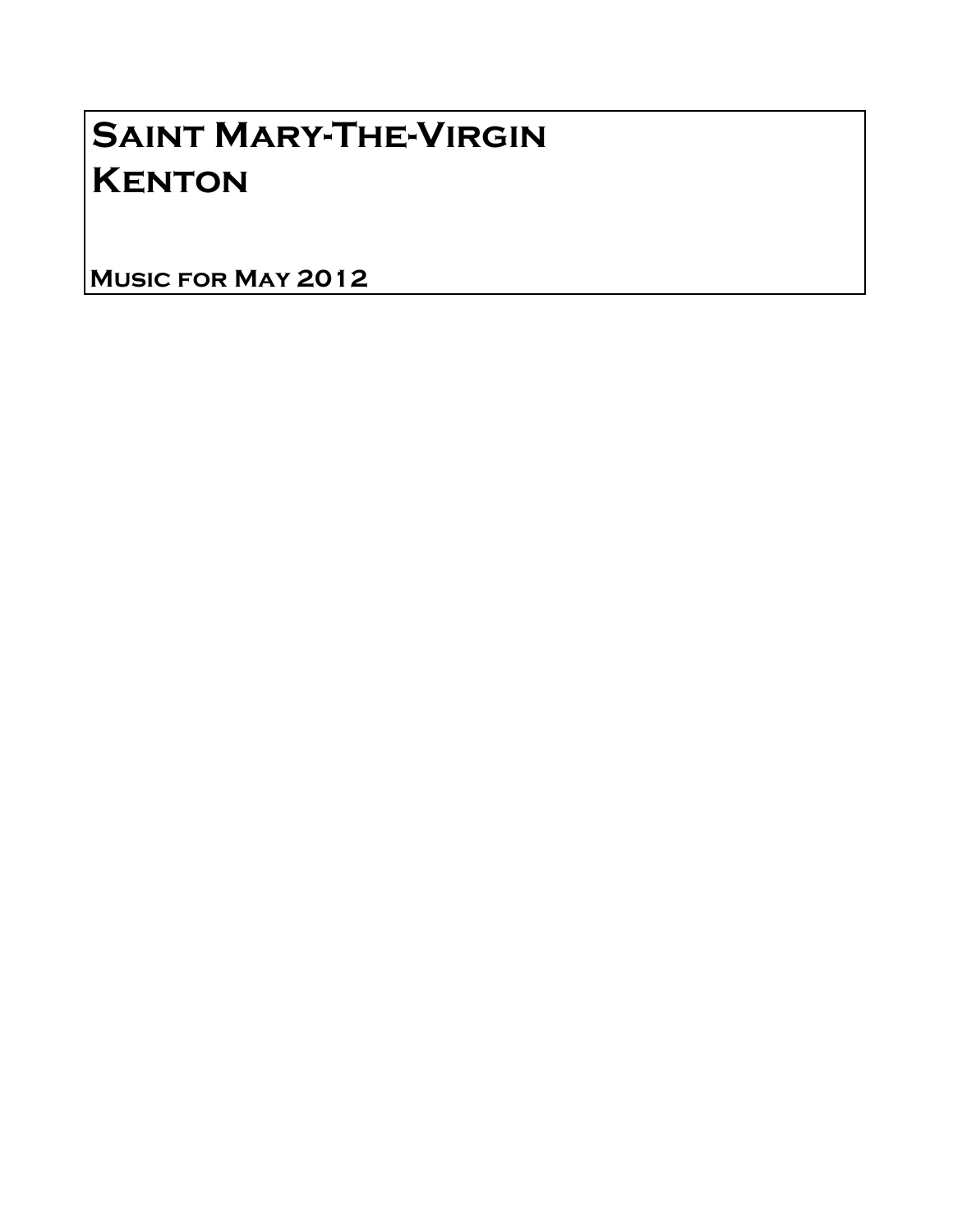| 6th May                                                                                  | <b>Easter V</b>                                               |                                                                                                                                                                                                               |
|------------------------------------------------------------------------------------------|---------------------------------------------------------------|---------------------------------------------------------------------------------------------------------------------------------------------------------------------------------------------------------------|
| Introit<br><b>Responsorial Psalm</b><br>Gradual<br>Offertory<br>Communion<br>Recessional | 105(i)<br>Page 114<br>276(ii)<br>116 (Tyrolese)<br>277<br>186 | Christ the Lord is risen again<br>Second setting - OMIT<br>Bread of heaven on thee we feed<br>O praise our great and glorious Lord<br>Bread of the world in mercy broken<br>Tell out my soul                  |
|                                                                                          | Setting                                                       | Kyrie, Gloria, Creed - Merbecke<br>Sanctus, Benedictus, Agnus Dei - Shaw                                                                                                                                      |
|                                                                                          | At communion                                                  | Love is your name                                                                                                                                                                                             |
| 13th May                                                                                 | <b>Easter VI</b>                                              |                                                                                                                                                                                                               |
| Introit<br><b>Responsorial Psalm</b><br>Gradual<br>Offertory<br>Communion<br>Procession  | 124<br>Page 115<br>113<br>103<br>274<br>119<br>Setting        | Ye choirs of new Jerusalem<br>First setting - OMIT<br>Love's redeeming work is done<br>Alleluia! Alleluia! Hearts to heaven<br>Author of life divine<br>The strife is o'er<br>Kyrie, Gloria, Creed - Merbecke |
|                                                                                          |                                                               | Sanctus, Benedictus, Agnus Dei - Shaw                                                                                                                                                                         |
|                                                                                          | At communion                                                  | A hymn to love                                                                                                                                                                                                |